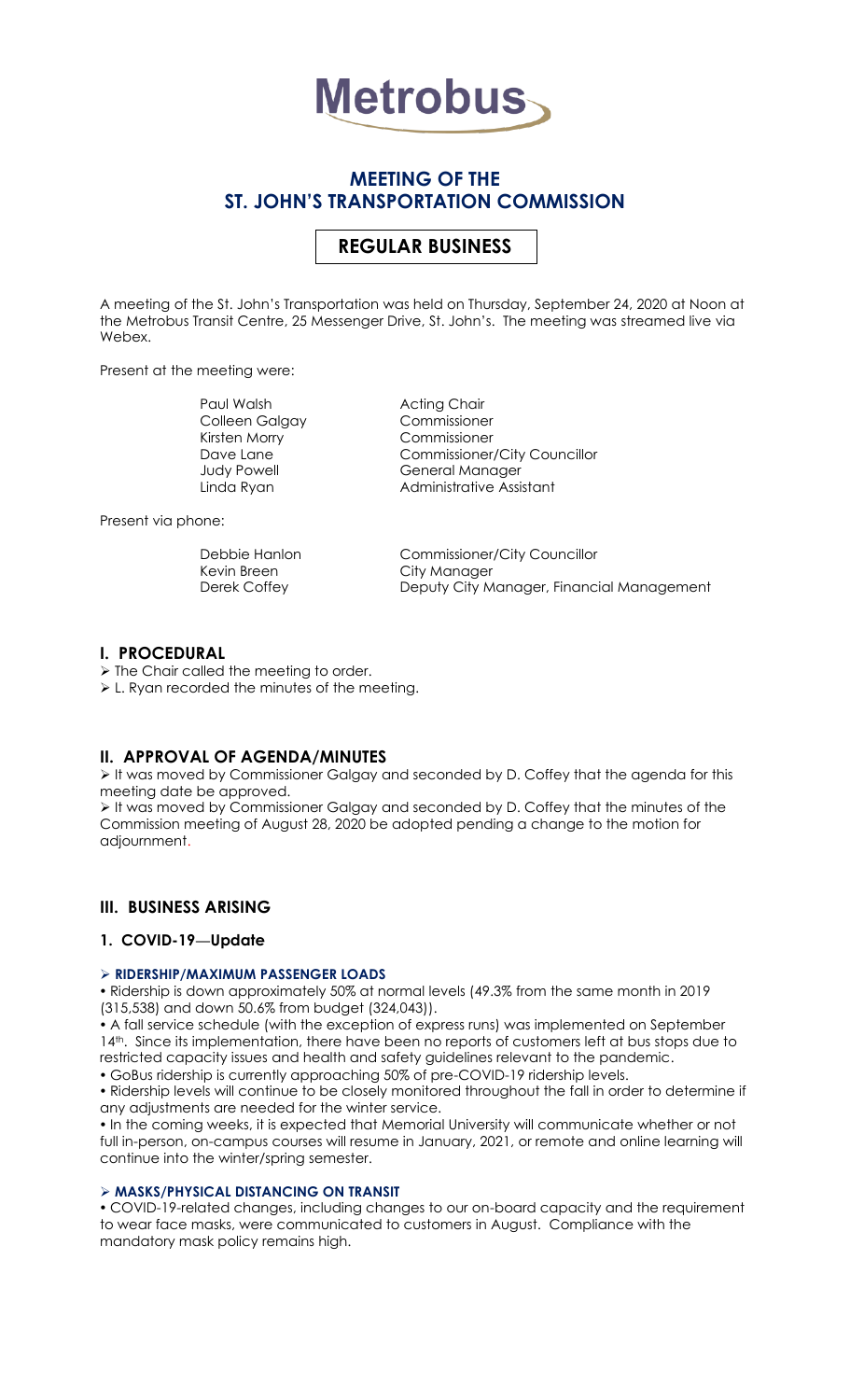

### **2. Provincial Buss Pass Program for Income Support Recipients**

➢ Initially, the pilot program had been slated to launch in April but was delayed due to the COVID-19 pandemic. An update from the Province indicates 8,500 bus passes were recently mailed to clients; to date, 2,500 have been activated.

➢ Shortly after the mail-out by the Province, passes were for sale on online classifieds and marketplace sites. The Province was notified and they have been communicating to the public, cautioning anyone who might consider buying the passes, they are non-transferable and won't be of any use to them. Some passes have been deactivated and others are being investigated to determine if tips from the public have merit, which could result in the pass being cancelled.

➢ Commissioner Galgay commented that Immigration, Skills and Labour Minister Gerry Byrne clearly explained the situation in the media recently.

➢ Minister Byrne expressed his concern publicly that all eligible clients have been made aware that the passes are non-transferable, electronic and can easily be cancelled. He cautioned anyone who might purchase a pass in this way, that they would have no recourse from the government to recoup their money. Minister Byrne also stated that the vast majority of eligible program participants are abiding by the spirit of the program and appreciate its value to their circumstances. The merits of the program outweigh the instances of alleged infractions by a few and he hopes this will not damage the program and become a rallying cry to make generalizations about those on income support.

➢ It was noted that J. Hussey, Manager of Finance contacted Kijiji who has agreed to monitor the fraudulent ads and remove them.

➢ Commissioner Galgay further noted that the Liberal logo had been tagged across social media posts about the new program.

➢ The General Manager informed that discussions with the Province, to finalize the contract pertaining to this item, have been successful. An updated agreement has been received from the Province that includes:

- Overage: Maximum 25% on 10,000 with protection up to 12,500 passes
- Replacement: The province remains hesitant to charge clients a replacement fee for lost passes. They have agreed, however, to monitor this piece and, if it becomes a problem, the issue will be addressed by the province.

#### **ACTION:**

➢ It was agreed that the contract be forwarded to the City for the Mayor's signature. ➢ The impact on ridership is unknown at this point; the General Manager was asked to share non-indentifying statistics regarding the program's uptake at an upcoming meeting.

# **IV. NEW BUSINESS**

### **1. New Bus Stop Design**

➢ The General Manager presented a visual for this item.

- ➢ The Marketing Committee (comprised of former Chair Ian Froude, Commissioner Lane,
- M. Chancey and J. Powell) met and considered various options for its design.

➢ The intent is to give more information on the routes serviced by a specific stop. New stop design features include:

- Stop I.D. number for texting and Google search, etc. for trip planning
- Brief route description
- Accessibility symbols
- Reflectivity at night for increased visibility

➢ The total cost of this item at approximately \$25,000 (800-900 signs @ \$26/double-sided sign) is an unbudgeted expense for 2020. If the project were to commence in the current fiscal year, it is expected that the physical installation of all signage would continue well into 2021.

### **ACTION:**

➢ Commissioner Morry moved that the project proceed, as part of the Commission's ongoing strategy, in the current fiscal year, if possible, utilizing funds from the \$1.1 million surplus (i.e. that materials be ordered in 2020 and the installation of the new signage, as the Maintenance Department's work schedule will accommodate, commence with the main checkpoints on the Frequent Transit Network (FTN).)

➢ Commissioner Galgay seconded the motion. All were in favour, and the motion was carried.